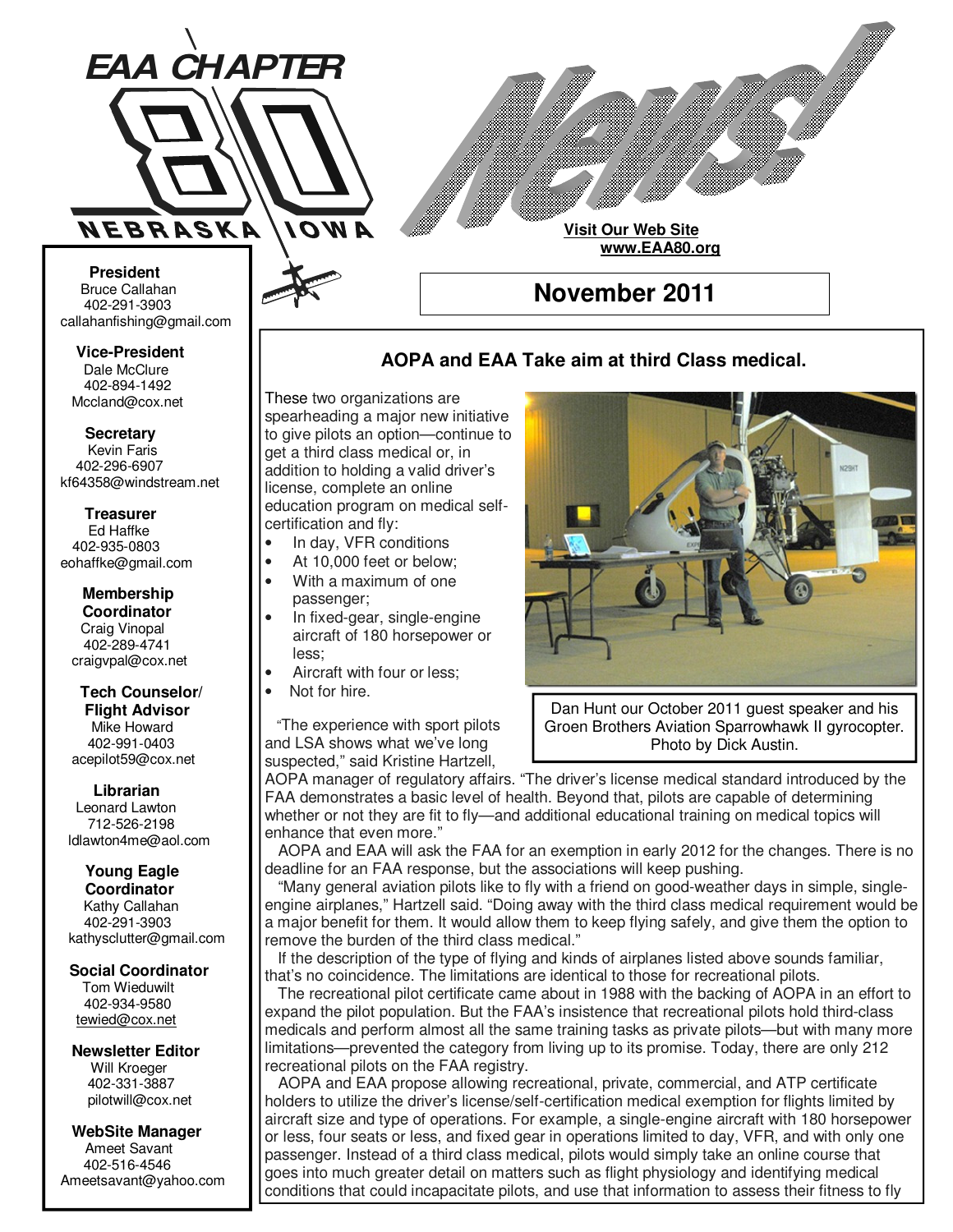prior to each flight. (That course would be available free of charge to all pilots via the Air Safety Institute.)

 "The educational program we are proposing will go well beyond the traditional topics of spatial disorientation and hypoxia," Hartzell said. "It will help pilots identify a variety of medical conditions that could affect flight safety."

 The AOPA/EAA exemption won't ask for any new FAA rulemaking a cumbersome process that can take many years to complete. Instead, the associations are seeking an exemption from existing rules.

 AOPA and EAA are in the final stages of drafting the exemption, planning to present the strongest case to the FAA. After the exemption is presented to the FAA it is unknown how long the decision processto approve, deny, or amend—will take.

(Above came from November 2011 AOPA Online)

## **Jovember Meeting Time & Location**

This month's meeting is Monday November 14th at 7PM at Hangar One at Millard airport in Omaha. The airport is still located on South 132nd Street between Q and Harrison. See ya there.

# November Program.

In honor of veterans the November program will be our very own Dale McClure talking about flying a Huey in Viet Nam. We will also holding elections for 2012.

**Did I mention that November is election month for Chapter 80? Come vote!! Come volunteer for a position!** 

**Anyone interested in being the newsletter editor or website master?** These two positions have been held by the same two people for a number of years. The web site position needs to be filled as soon as possible while there still is time on the newsletter. Talk to Ameet or myself if interested.

|         | <b>EVENTS:</b> $(B)$ - Breakfast / $(L)$ - Lunch |           |
|---------|--------------------------------------------------|-----------|
| 1st Sat | Chapter 1055 (B) (0800-1000)                     | York, NE  |
| 3rd Sat | Chapter 569 (B) (0800-1000)                      | Crete, NE |

### **Young Eagles**

This is the second year in a row that our last Young Eagle event of the year has been cancelled due to weather. In fact, our last two events this year were cancelled. However, even with those cancellations, we still flew 220 potential future pilots this year. We want to thank all those who helped to make this event possible - from the ground crew members to the pilots your efforts are appreciated. I want to pass a personal thanks to the entire Callahan family for their continued efforts in the support of this program. Their efforts are evident by the number of kids at each Young Eagles event and how each event is organized and processes in an easy flow. We are lucky as a Chapter to have such volunteers.

#### **DO YOU HAVE ANYTHING TO REPORT:**

 I ran this last month, but thought I would throw it out there one more time with a different twist.

 As all of you know, I am not a builder. I love flying but I am at a lost when it comes to mechanical things. Yes, I do manage to repair and keep my "farm things" running, unless you count my tractor which has finally died a slow death. Therefore, I need your help in providing "builder" info to our members.

 SO, I am asking if there are any members out there that would like to write an article for the newsletter on any building topic. Heck, it could be about how duct tape keeps your plane flying. Ok, if you write an article like that I promise not to forward it to the FAA. I know our Chapter members have the knowledge because I see all those home builts out there.

 Do not worry if you do not have writing skills, just put in on paper and I will help word smith it.

**Talking about Building**, I am repeating the list of EAA Workshops available to help you in your efforts.

| Begins Course Description<br>28-Jan-12 Composite Construction | Location<br>Oshkosh, WI | Cost<br>\$269 |
|---------------------------------------------------------------|-------------------------|---------------|
| 28-Jan-12 Fundamentals of Aircraft<br><b>Building</b>         | Oshkosh, WI             | \$195         |
| 28-Jan-12 Electrical Systems & Avionics Oshkosh, WI           |                         | \$289         |
| 28-Jan-12 Fabric Covering                                     | Oshkosh, WI             | \$269         |
| 28-Jan-12 Gas Welding                                         | Oshkosh, WI             | \$289         |
| 28-Jan-12 Test Flying Your Project Oshkosh, WI                |                         | \$25          |
| 28-Jan-12 Repairman (LSA) Inspection Oshkosh, WI              |                         | \$299         |
| -Airplane                                                     |                         |               |
| 28-Jan-12 Sheet Metal Basics                                  | Oshkosh, WI             | \$294         |
| 28-Jan-12 What's Involved In Kit Building Oshkosh, WI         |                         | \$25          |

**New homebuilt web page**. (received this the other day) We just finished a new website for homebuilt aircraft www.homebuiltdirectory.com We are trying to grow it to be the world's largest single collection of homebuilt aircraft/project listings. Please visit and list your aircraft for the world to see. A huge benefit of our site is the ability for site browsers to search our site for specific aircraft ie. all homebuilts with Corvair engines.

 The website just became live a few days ago. We would greatly appreciate any word of mouth advertising you can pass on to other homebuilders. Thank you very much for your time. Sincerely,

Jim Tomaszewski

#### **Remember in Passing**:

For those of you who do not know, long time member Bob Harvey passed away on October 14th in Fremont. He will be missed, I know I will miss his smile and chuckle. God Bless you Bob.

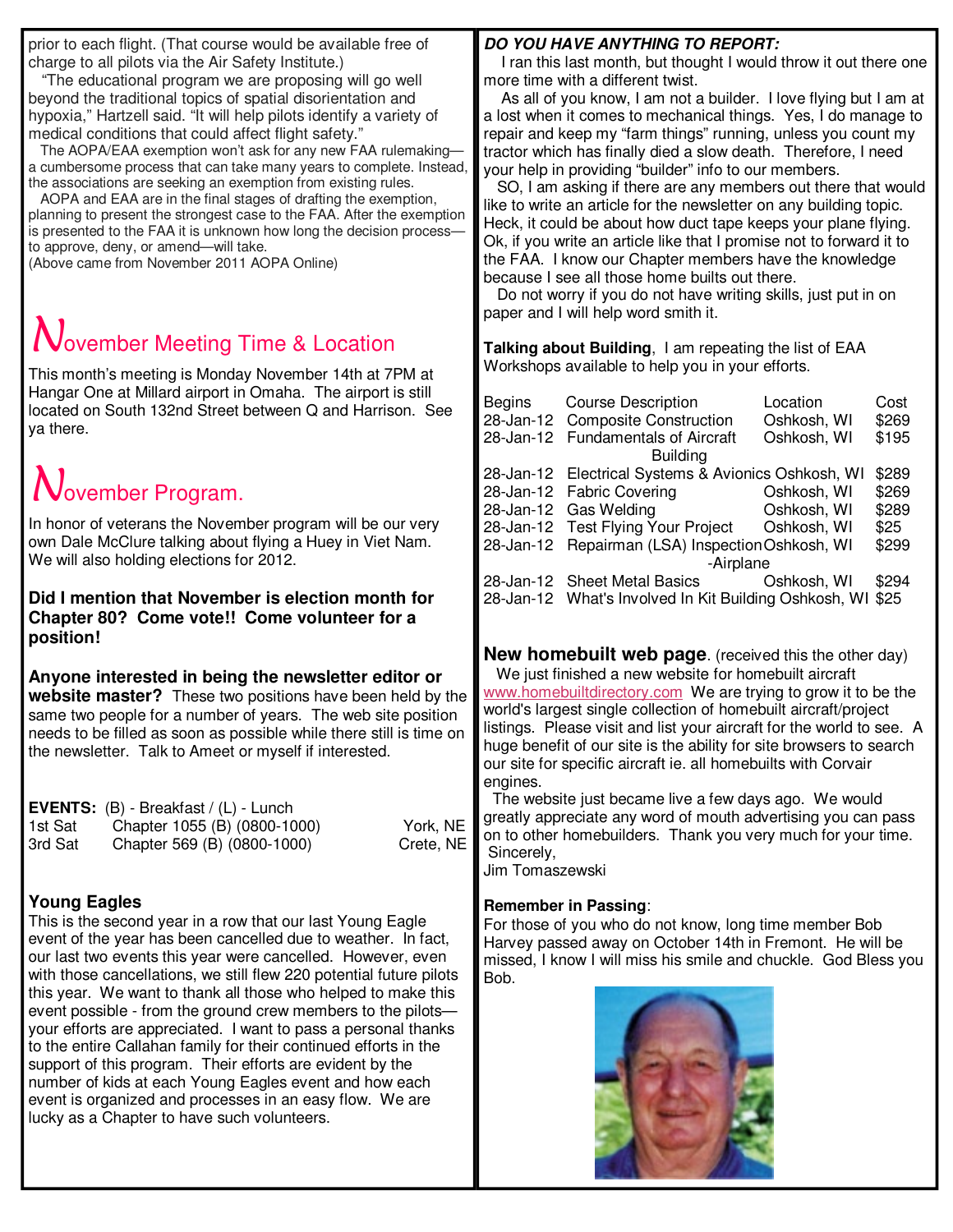#### *EAA Chapter 80*  October 10, 2011

Official Meeting Minutes

The Chapter 80 EAA meeting was held at the Millard airport in the facilities of Hangar One. The meeting was called to order by President Bruce Callahan at 7:01 PM. There 3 guests present.

#### **Treasurers Report: None**

**Minutes:** The September meeting minutes were approved as published in the newsletter.

#### **Young Eagles:**

Bruce Callahan reported the Young Eagles event scheduled for October was cancelled due to a lack of pilots. The final Young Eagles event for this year is planned for November 5 at Millard. The chapter has flown 220 Young Eagles so far in 2011.

#### **Membership Coordinator:** Nothing to report.

**Old Business:** Bruce Callahan discussed the repairs accomplished and planned for the Wahoo hangar. Members discussed the benefits of having a hangar at Wahoo.

#### **New Business:**

It's time again for yearly elections. Nominations are being accepted. Expect more discussion in November. **Raffle:** Rick Nordgaren won the raffle.

#### **Website:** www.eaa80.org

**Program:** The program for October was from new member Daniel Hunt, from Blair. Daniel and his father Richard, just completed a Groen Brothers Aviation Sparrowhawk II, a gyrocopter. The aircraft flew for the first time on Oct  $10<sup>th</sup>$ , just prior to them loading it on a trailer for transport to Millard. They started their build in May 2007, finishing it on October 6, 2011. It was a very informative program, with good lessons learned and advice to other builders in the Chapter.

Meeting adjourned at 8:08 P.M. Kevin Faris, Secretary

#### **\*\*\*J3 CUB and Mustang for sale\*\*\***

An Oklahoma 1946 J 3 Cub. It was built on August 7, 1946 and was the 7th one off the line in Oklahoma city, Oklahoma. The rebuild project is 98% complete airplane with many spare parts. It comes with an A65 continental engine (minus the cylinders) and a lot of spare parts.

Asking \$15,000. Want the Cub to go to a good home - someone that loves cubs and doesn't intend to build it for resale. 1970 Mustang Convertible, 351 V 8 Windsor 2 barrel carb, 107,000 original miles, unrestored

A/C and is an Automatic. Asking \$5000.

**For more info contact Jan Daniels at:** Home: 402-493-0789 Cell: 402-670-2375 **Or her son Deny at: Pittsspecial1972@yahoo.com CELL: 386-847-4037 (leave a message)**

#### **Possible Cessna 195 Partnership Opportunity!**

Have you always dreamed of owning a timeless radial engine, tail wheel, 5 seat aircraft? Me too! I am considering starting a 3 or 4 person partnership in a Cessna 195 that would be based in Plattsmouth, NE (KPMV). The candidate aircraft would be a well maintained and fully IFR capable 195B. The up front cost would be approximately \$25/k per member, \$150/mo/ea fixed cost and \$150/hr wet variable cost. Members would need airplane single engine land, high performance and tail wheel endorsement with 200+ hours total and  $40+$  hours of tail wheel time (pending insurance approval). If interested, contact Brian Peterson brian@epetersons.com 402-960-0011

For sale **1/4 ownership in a 1956 Cessna 172** four seat plane. Aircraft is hangared at Millard-(MLE). Aircraft has an STC for autogas. Share cost is \$7500.00, hourly rate is \$25.00 dry. Hangar rent (\$150.00 a mo.) and insurance (\$750.00 approx.yr.) are shared between 3 owners (for now). An ideal trainer/first aircraft or time builder. If interested, call Ken Bahr at 402-559-0133.

**Wanted:** Steve Farner is looking to join or create a partnership for a heavy single (6-place) or light twin. Blair airport (BTA) is preferred, but would consider other options also. He can be reached at steve.farner@bellevue.edu, or at 402- 690-8751.

**Aircraft for Sale new price!!**: 1975 Archer II, N70GK Blue-White-Maroon, 1975 Archer II N70GK Blue-White-Maroon. Good Paint (2000) and Interior (new upholstery 2005), Hangered at Millard (MLE), Fresh Annual 1 April 11 plus all 24 Month IFR Certs, Garmin Stack with a 430W plus KN64 DME and second nav/radio (KX155), AeroGuard Back up Vacuum and Century I AutoPilot, 2156 on engine, good pressures and clean oil.

Asking \$38,500 (Vref \$44, 500) Contact Jim Ratte at jrnuke@cox.net or 402-964-2645 Jim also has a pair of Bose Aviation Headsets X (original \$991) on sale for \$600 and an ICOM IC-A24 Nav/Com Handheld Transceiver for \$225.